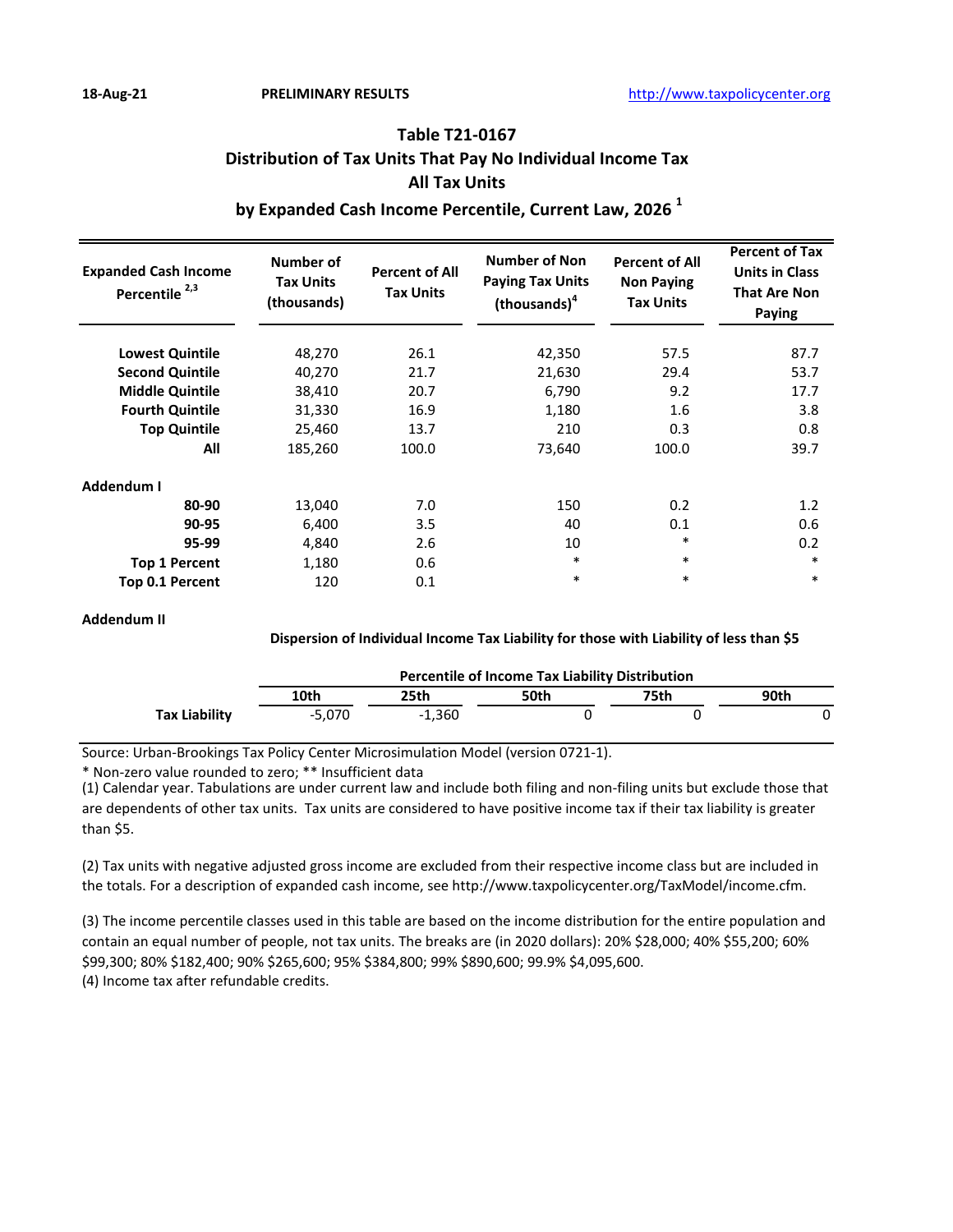# **Table T21-0167 Distribution of Tax Units That Pay No Individual Income Tax All Tax Units**

### **by Expanded Cash Income Percentile Adjusted for Family Size, Current Law, 2026 <sup>1</sup>**

| <b>Expanded Cash Income</b><br>Percentile <sup>2,3</sup> | Number of<br><b>Tax Units</b><br>(thousands) | <b>Percent of All</b><br><b>Tax Units</b> | Number of<br><b>Non Paying</b><br><b>Tax Units</b><br>(thousands) <sup>4</sup> | <b>Percent of All</b><br><b>Non Paying</b><br><b>Tax Units</b> | <b>Percent of Tax</b><br><b>Units in Class That</b><br><b>Are Non Paying</b> |
|----------------------------------------------------------|----------------------------------------------|-------------------------------------------|--------------------------------------------------------------------------------|----------------------------------------------------------------|------------------------------------------------------------------------------|
| <b>Lowest Quintile</b>                                   | 40,200                                       | 21.7                                      | 37,910                                                                         | 51.5                                                           | 94.3                                                                         |
| <b>Second Quintile</b>                                   | 38,410                                       | 20.7                                      | 25,400                                                                         | 34.5                                                           | 66.1                                                                         |
| <b>Middle Quintile</b>                                   | 37,700                                       | 20.3                                      | 7,220                                                                          | 9.8                                                            | 19.2                                                                         |
| <b>Fourth Quintile</b>                                   | 35,220                                       | 19.0                                      | 1,260                                                                          | 1.7                                                            | 3.6                                                                          |
| <b>Top Quintile</b>                                      | 32,200                                       | 17.4                                      | 360                                                                            | 0.5                                                            | 1.1                                                                          |
| All                                                      | 185,260                                      | 100.0                                     | 73,640                                                                         | 100.0                                                          | 39.7                                                                         |
| Addendum I                                               |                                              |                                           |                                                                                |                                                                |                                                                              |
| 80-90                                                    | 16,500                                       | 8.9                                       | 250                                                                            | 0.3                                                            | 1.5                                                                          |
| 90-95                                                    | 8,040                                        | 4.3                                       | 80                                                                             | *                                                              | 1.0                                                                          |
| 95-99                                                    | 6,200                                        | 3.3                                       | *                                                                              | $\ast$                                                         | $\ast$                                                                       |
| <b>Top 1 Percent</b>                                     | 1,460                                        | 0.8                                       | $\ast$                                                                         | $\ast$                                                         | $\ast$                                                                       |
| Top 0.1 Percent                                          | $***$                                        | $\ast$                                    | $\ast$                                                                         | $\ast$                                                         | $\ast$                                                                       |

#### **Addendum II**

#### **Dispersion of Individual Income Tax Liability for those with Liability of less than \$5**

|               | <b>Percentile of Income Tax Liability Distribution</b> |      |      |      |      |  |  |  |
|---------------|--------------------------------------------------------|------|------|------|------|--|--|--|
|               | 10th                                                   | 25th | 50th | 75th | 90th |  |  |  |
| Tax Liability | -890                                                   |      |      |      |      |  |  |  |

Source: Urban-Brookings Tax Policy Center Microsimulation Model (version 0721-1).

\* Non-zero value rounded to zero; \*\* Insufficient data

(1) Calendar year. Tabulations are under current law and include both filing and non-filing units but exclude those that are dependents of other tax units. Tax units are considered to have positive income tax if their tax liability is greater than \$5.

(2) Tax units with negative adjusted gross income are excluded from their respective income class but are included in the totals. For a description of expanded cash income, see http://www.taxpolicycenter.org/TaxModel/income.cfm.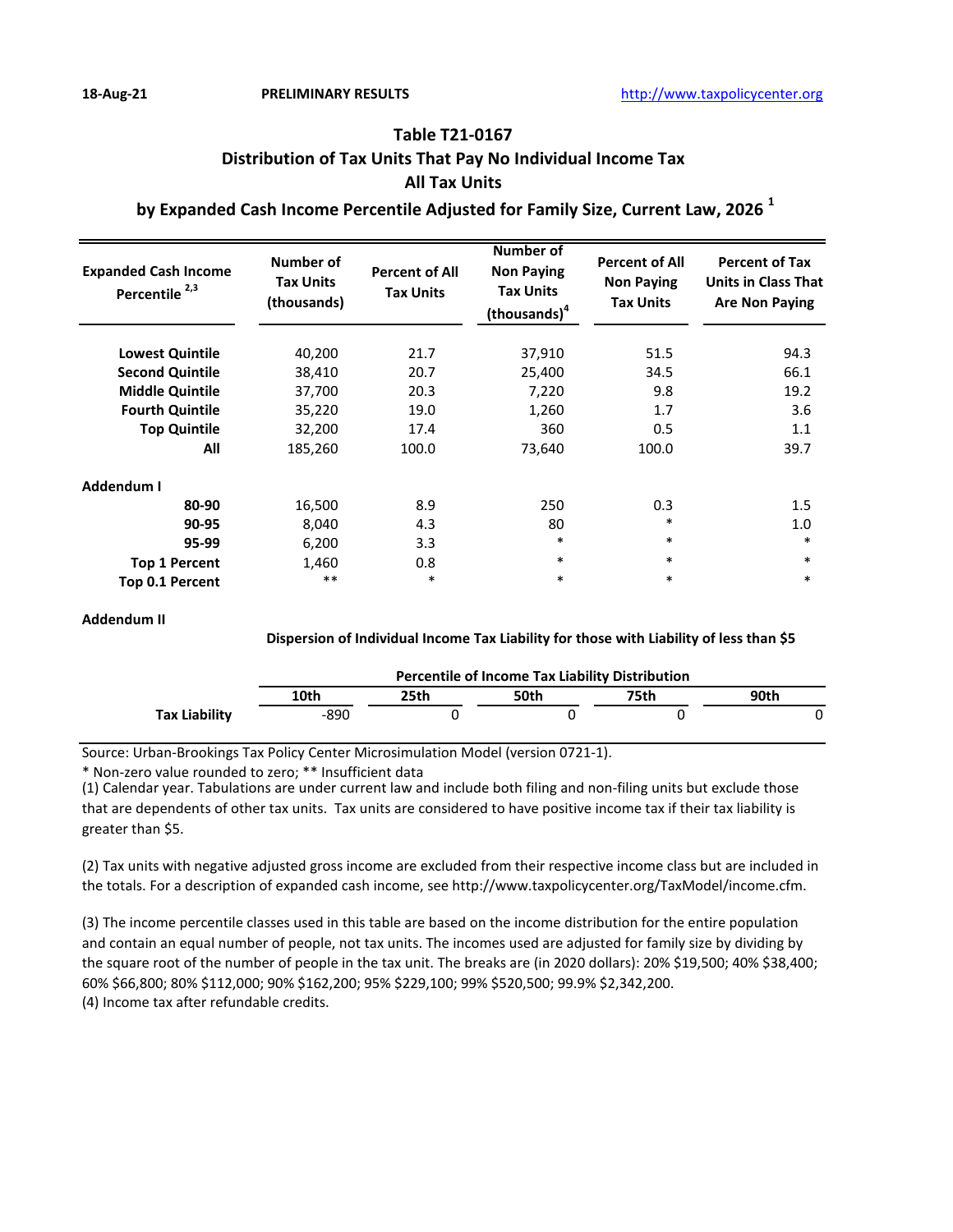# **Table T21-0167 Distribution of Tax Units That Pay No Individual Income Tax Single Tax Units**

### **by Expanded Cash Income Percentile Adjusted for Family Size, Current Law, 2026 <sup>1</sup>**

| <b>Expanded Cash Income</b><br>Percentile <sup>2,3</sup> | Number of<br><b>Tax Units</b><br>(thousands) | <b>Percent of All</b><br><b>Tax Units</b> | <b>Number of</b><br><b>Non Paying</b><br><b>Tax Units</b><br>(thousands) <sup>4</sup> | <b>Percent of All</b><br><b>Non Paying</b><br><b>Tax Units</b> | <b>Percent of Tax</b><br><b>Units in Class That</b><br><b>Are Non Paying</b> |
|----------------------------------------------------------|----------------------------------------------|-------------------------------------------|---------------------------------------------------------------------------------------|----------------------------------------------------------------|------------------------------------------------------------------------------|
| <b>Lowest Quintile</b>                                   | 25,690                                       | 28.2                                      | 23,700                                                                                | 58.6                                                           | 92.3                                                                         |
| <b>Second Quintile</b>                                   | 20,980                                       | 23.1                                      | 12,040                                                                                | 29.8                                                           | 57.4                                                                         |
| <b>Middle Quintile</b>                                   | 18,880                                       | 20.8                                      | 3,090                                                                                 | 7.6                                                            | 16.4                                                                         |
| <b>Fourth Quintile</b>                                   | 15,020                                       | 16.5                                      | 630                                                                                   | 1.6                                                            | 4.2                                                                          |
| <b>Top Quintile</b>                                      | 9,580                                        | 10.5                                      | 180                                                                                   | 0.4                                                            | 1.9                                                                          |
| All                                                      | 90,980                                       | 100.0                                     | 40,450                                                                                | 100.0                                                          | 44.5                                                                         |
| Addendum I                                               |                                              |                                           |                                                                                       |                                                                |                                                                              |
| 80-90                                                    | 5,350                                        | 5.9                                       | 120                                                                                   | 0.3                                                            | 2.2                                                                          |
| 90-95                                                    | 2,290                                        | 2.5                                       | 50                                                                                    | $\ast$                                                         | 2.2                                                                          |
| 95-99                                                    | 1,610                                        | 1.8                                       | $\ast$                                                                                | $\ast$                                                         | $\ast$                                                                       |
| <b>Top 1 Percent</b>                                     | 330                                          | 0.4                                       | $\ast$                                                                                | $\ast$                                                         | $\ast$                                                                       |
| Top 0.1 Percent                                          | $***$                                        | $\ast$                                    | $\ast$                                                                                | $\ast$                                                         | $\ast$                                                                       |

#### **Addendum II**

#### **Dispersion of Individual Income Tax Liability for those with Liability of less than \$5**

|               | <b>Percentile of Income Tax Liability Distribution</b> |      |      |      |      |  |  |  |
|---------------|--------------------------------------------------------|------|------|------|------|--|--|--|
|               | 10th                                                   | 25th | 50th | 75th | 90th |  |  |  |
| Tax Liability | -890                                                   |      |      |      |      |  |  |  |

Source: Urban-Brookings Tax Policy Center Microsimulation Model (version 0721-1).

\* Non-zero value rounded to zero; \*\* Insufficient data

(1) Calendar year. Tabulations are under current law and include both filing and non-filing units but exclude those that are dependents of other tax units. Tax units are considered to have positive income tax if their tax liability is greater than \$5.

(2) Tax units with negative adjusted gross income are excluded from their respective income class but are included in the totals. For a description of expanded cash income, see http://www.taxpolicycenter.org/TaxModel/income.cfm.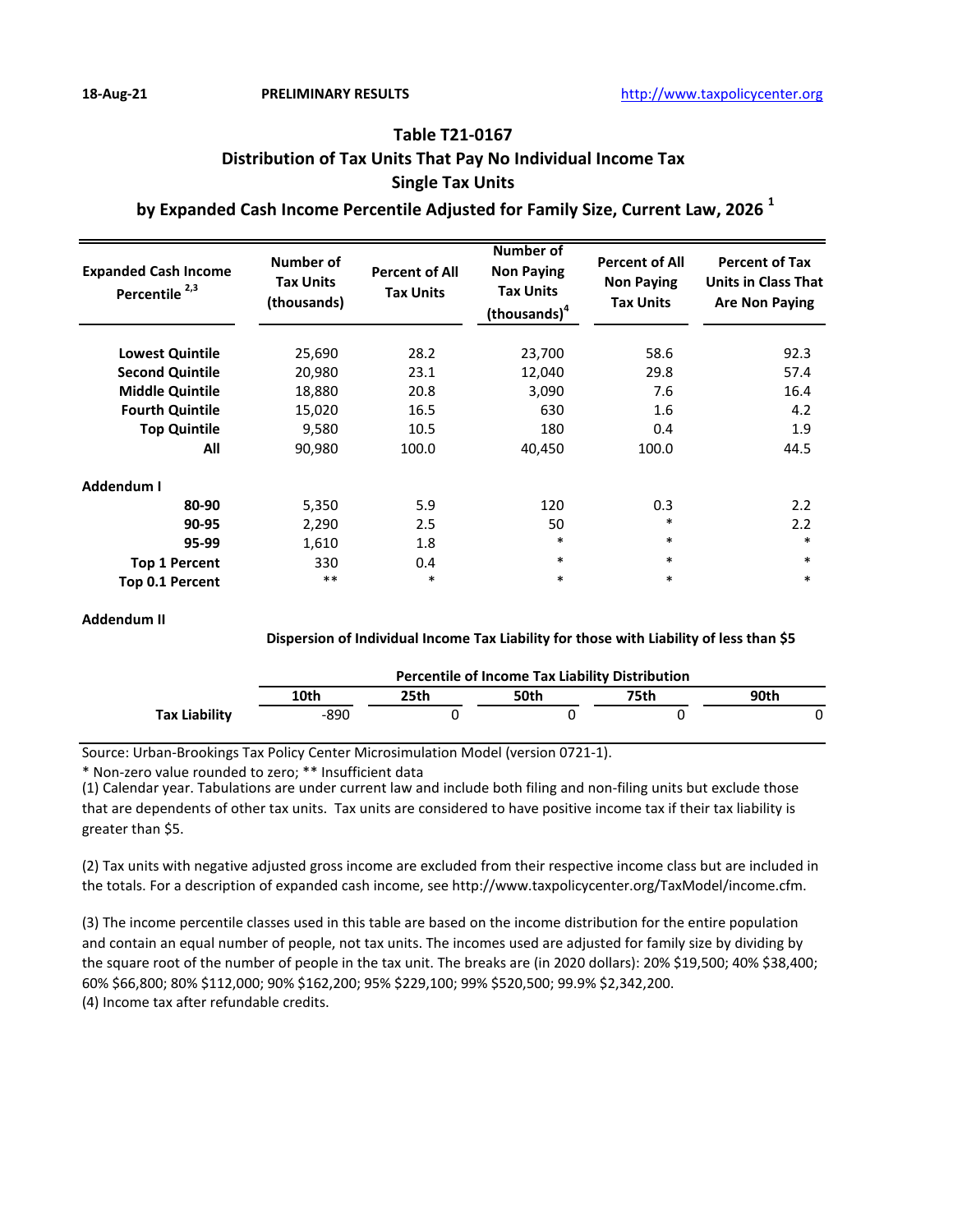# **Table T21-0167 Distribution of Tax Units That Pay No Individual Income Tax Joint Tax Units**

### **by Expanded Cash Income Percentile Adjusted for Family Size, Current Law, 2026 <sup>1</sup>**

| <b>Expanded Cash Income</b><br>Percentile <sup>2,3</sup> | Number of<br><b>Tax Units</b><br>(thousands) | <b>Percent of All</b><br><b>Tax Units</b> | Number of<br><b>Non Paying</b><br><b>Tax Units</b><br>(thousands) <sup>4</sup> | <b>Percent of All</b><br><b>Non Paying</b><br><b>Tax Units</b> | <b>Percent of Tax</b><br><b>Units in Class That</b><br><b>Are Non Paying</b> |
|----------------------------------------------------------|----------------------------------------------|-------------------------------------------|--------------------------------------------------------------------------------|----------------------------------------------------------------|------------------------------------------------------------------------------|
| <b>Lowest Quintile</b>                                   | 7,140                                        | 10.8                                      | 7,030                                                                          | 38.5                                                           | 98.5                                                                         |
| <b>Second Quintile</b>                                   | 8,970                                        | 13.6                                      | 7,250                                                                          | 39.7                                                           | 80.8                                                                         |
| <b>Middle Quintile</b>                                   | 12,420                                       | 18.8                                      | 2,740                                                                          | 15.0                                                           | 22.1                                                                         |
| <b>Fourth Quintile</b>                                   | 16,450                                       | 24.9                                      | 560                                                                            | 3.1                                                            | 3.4                                                                          |
| <b>Top Quintile</b>                                      | 20,650                                       | 31.2                                      | 140                                                                            | 0.8                                                            | 0.7                                                                          |
| All                                                      | 66,160                                       | 100.0                                     | 18,240                                                                         | 100.0                                                          | 27.6                                                                         |
| Addendum I                                               |                                              |                                           |                                                                                |                                                                |                                                                              |
| 80-90                                                    | 10,020                                       | 15.1                                      | 100                                                                            | 0.5                                                            | 1.0                                                                          |
| 90-95                                                    | 5,280                                        | 8.0                                       | 30                                                                             | 0.2                                                            | 0.6                                                                          |
| 95-99                                                    | 4,310                                        | 6.5                                       | 10                                                                             | 0.1                                                            | 0.2                                                                          |
| <b>Top 1 Percent</b>                                     | 1,040                                        | 1.6                                       | $\ast$                                                                         | $\ast$                                                         | $\ast$                                                                       |
| <b>Top 0.1 Percent</b>                                   | 100                                          | 0.2                                       | $\ast$                                                                         | $\ast$                                                         | $\ast$                                                                       |

#### **Addendum II**

#### **Dispersion of Individual Income Tax Liability for those with Liability of less than \$5**

|                      | <b>Percentile of Income Tax Liability Distribution</b> |      |      |      |      |  |  |  |
|----------------------|--------------------------------------------------------|------|------|------|------|--|--|--|
|                      | 10th                                                   | 25th | 50th | 75th | 90th |  |  |  |
| <b>Tax Liability</b> | -4.800                                                 | -850 |      |      |      |  |  |  |

Source: Urban-Brookings Tax Policy Center Microsimulation Model (version 0721-1).

\* Non-zero value rounded to zero; \*\* Insufficient data

(1) Calendar year. Tabulations are under current law and include both filing and non-filing units but exclude those that are dependents of other tax units. Tax units are considered to have positive income tax if their tax liability is greater than \$5.

(2) Tax units with negative adjusted gross income are excluded from their respective income class but are included in the totals. For a description of expanded cash income, see http://www.taxpolicycenter.org/TaxModel/income.cfm.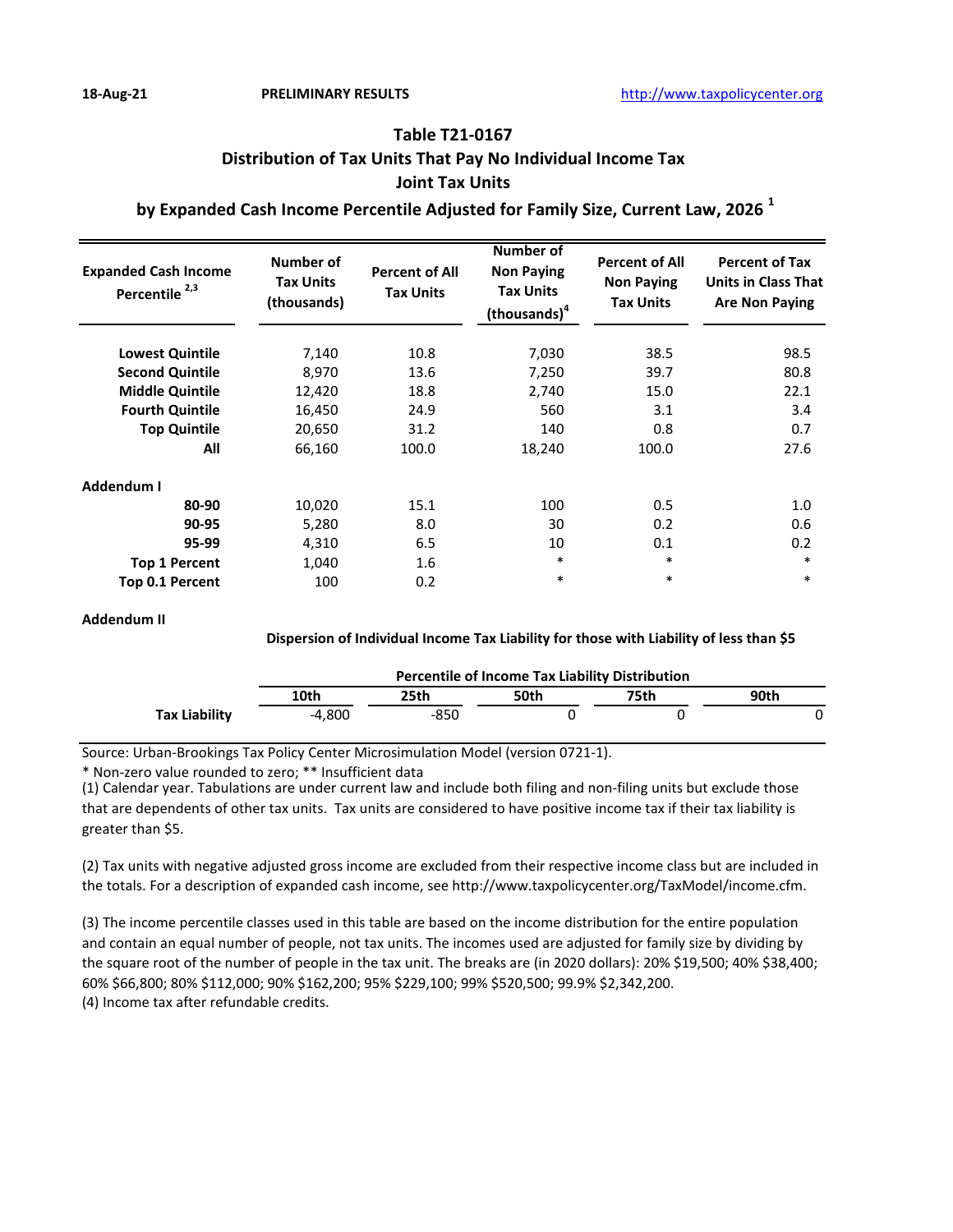## **Table T21-0167 Distribution of Tax Units That Pay No Individual Income Tax Head of Household Tax Units**

### **by Expanded Cash Income Percentile Adjusted for Family Size, Current Law, 2026 <sup>1</sup>**

| <b>Expanded Cash Income</b><br>Percentile <sup>2,3</sup> | Number of<br><b>Tax Units</b><br>(thousands) | <b>Percent of All</b><br><b>Tax Units</b> | Number of<br><b>Non Paying</b><br><b>Tax Units</b><br>(thousands) <sup>4</sup> | <b>Percent of All</b><br><b>Non Paying</b><br><b>Tax Units</b> | <b>Percent of Tax</b><br><b>Units in Class That</b><br><b>Are Non Paying</b> |
|----------------------------------------------------------|----------------------------------------------|-------------------------------------------|--------------------------------------------------------------------------------|----------------------------------------------------------------|------------------------------------------------------------------------------|
| <b>Lowest Quintile</b>                                   | 6,920                                        | 29.4                                      | 6,850                                                                          | 48.3                                                           | 99.0                                                                         |
| <b>Second Quintile</b>                                   | 7,520                                        | 31.9                                      | 5,870                                                                          | 41.4                                                           | 78.1                                                                         |
| <b>Middle Quintile</b>                                   | 5,280                                        | 22.4                                      | 1,320                                                                          | 9.3                                                            | 25.0                                                                         |
| <b>Fourth Quintile</b>                                   | 2,700                                        | 11.5                                      | 50                                                                             | 0.4                                                            | 1.9                                                                          |
| <b>Top Quintile</b>                                      | 1,090                                        | 4.6                                       | 30                                                                             | 0.2                                                            | 2.8                                                                          |
| All                                                      | 23,540                                       | 100.0                                     | 14,170                                                                         | 100.0                                                          | 60.2                                                                         |
| Addendum I                                               |                                              |                                           |                                                                                |                                                                |                                                                              |
| 80-90                                                    | 670                                          | 2.8                                       | 20                                                                             | 0.1                                                            | 3.0                                                                          |
| 90-95                                                    | 270                                          | 1.1                                       | $\ast$                                                                         | $\ast$                                                         | $\ast$                                                                       |
| 95-99                                                    | 110                                          | 0.5                                       | $\ast$                                                                         | $\ast$                                                         | $\ast$                                                                       |
| <b>Top 1 Percent</b>                                     | 30                                           | 0.1                                       | $\ast$                                                                         | $\ast$                                                         | $\ast$                                                                       |
| Top 0.1 Percent                                          | $***$                                        | $***$                                     | $***$                                                                          | $***$                                                          | $***$                                                                        |

#### **Addendum II**

#### **Dispersion of Individual Income Tax Liability for those with Liability of less than \$5**

|               | <b>Percentile of Income Tax Liability Distribution</b> |          |        |          |      |  |  |  |
|---------------|--------------------------------------------------------|----------|--------|----------|------|--|--|--|
|               | 10th                                                   | 25th     | 50th   | 75th     | 90th |  |  |  |
| Tax Liability | $-8.020$                                               | $-5.700$ | -4.070 | $-2.050$ | -590 |  |  |  |

Source: Urban-Brookings Tax Policy Center Microsimulation Model (version 0721-1).

\* Non-zero value rounded to zero; \*\* Insufficient data

(1) Calendar year. Tabulations are under current law and include both filing and non-filing units but exclude those that are dependents of other tax units. Tax units are considered to have positive income tax if their tax liability is greater than \$5.

(2) Tax units with negative adjusted gross income are excluded from their respective income class but are included in the totals. For a description of expanded cash income, see http://www.taxpolicycenter.org/TaxModel/income.cfm.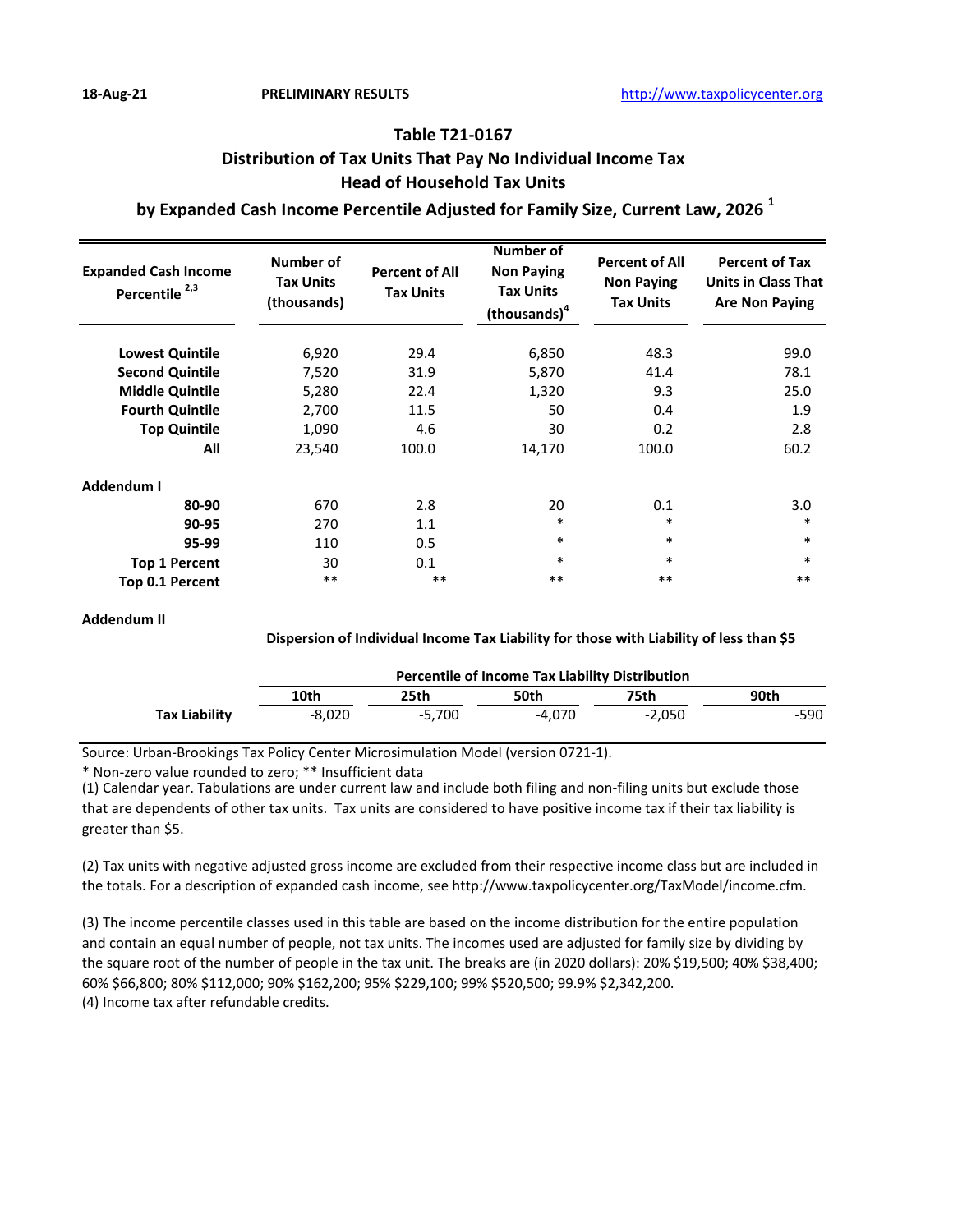## **Table T21-0167 Distribution of Tax Units That Pay No Individual Income Tax All Tax Units with Children**

### **by Expanded Cash Income Percentile Adjusted for Family Size, Current Law, 2026 <sup>1</sup>**

| <b>Expanded Cash Income</b><br>Percentile <sup>2,3</sup> | Number of<br><b>Tax Units</b><br>(thousands) | <b>Percent of All</b><br><b>Tax Units</b> | <b>Number of</b><br><b>Non Paying</b><br><b>Tax Units</b><br>(thousands) <sup>4</sup> | <b>Percent of All</b><br><b>Non Paying</b><br><b>Tax Units</b> | <b>Percent of Tax</b><br><b>Units in Class That</b><br><b>Are Non Paying</b> |
|----------------------------------------------------------|----------------------------------------------|-------------------------------------------|---------------------------------------------------------------------------------------|----------------------------------------------------------------|------------------------------------------------------------------------------|
| <b>Lowest Quintile</b>                                   | 11,240                                       | 21.2                                      | 11,210                                                                                | 48.7                                                           | 99.7                                                                         |
| <b>Second Quintile</b>                                   | 11,610                                       | 21.9                                      | 9,060                                                                                 | 39.3                                                           | 78.0                                                                         |
| <b>Middle Quintile</b>                                   | 10,360                                       | 19.6                                      | 2,290                                                                                 | 9.9                                                            | 22.1                                                                         |
| <b>Fourth Quintile</b>                                   | 9,830                                        | 18.6                                      | 190                                                                                   | 0.8                                                            | 1.9                                                                          |
| <b>Top Quintile</b>                                      | 9,660                                        | 18.3                                      | 60                                                                                    | 0.3                                                            | 0.6                                                                          |
| All                                                      | 52,930                                       | 100.0                                     | 23,040                                                                                | 100.0                                                          | 43.5                                                                         |
| Addendum I                                               |                                              |                                           |                                                                                       |                                                                |                                                                              |
| 80-90                                                    | 4,850                                        | 9.2                                       | 40                                                                                    | 0.2                                                            | 0.8                                                                          |
| 90-95                                                    | 2,390                                        | 4.5                                       | 10                                                                                    | 0.0                                                            | 0.4                                                                          |
| 95-99                                                    | 1,930                                        | 3.6                                       | 10                                                                                    | 0.0                                                            | 0.5                                                                          |
| <b>Top 1 Percent</b>                                     | 490                                          | 0.9                                       | $\ast$                                                                                | $\ast$                                                         | $\ast$                                                                       |
| <b>Top 0.1 Percent</b>                                   | 50                                           | 0.1                                       | $\ast$                                                                                | $\ast$                                                         | $\ast$                                                                       |

#### **Addendum II**

#### **Dispersion of Individual Income Tax Liability for those with Liability of less than \$5**

|               | <b>Percentile of Income Tax Liability Distribution</b> |          |          |          |      |  |  |
|---------------|--------------------------------------------------------|----------|----------|----------|------|--|--|
|               | 10th                                                   | 25th     | 50th     | 75th     | 90th |  |  |
| Tax Liability | -8.070                                                 | $-5.500$ | $-3.950$ | $-1.810$ | -430 |  |  |

Source: Urban-Brookings Tax Policy Center Microsimulation Model (version 0721-1).

\* Non-zero value rounded to zero; \*\* Insufficient data

(1) Calendar year. Tabulations are under current law and include both filing and non-filing units but exclude those that are dependents of other tax units. Tax units are considered to have positive income tax if their tax liability is greater than \$5.

(2) Tax units with negative adjusted gross income are excluded from their respective income class but are included in the totals. For a description of expanded cash income, see http://www.taxpolicycenter.org/TaxModel/income.cfm.